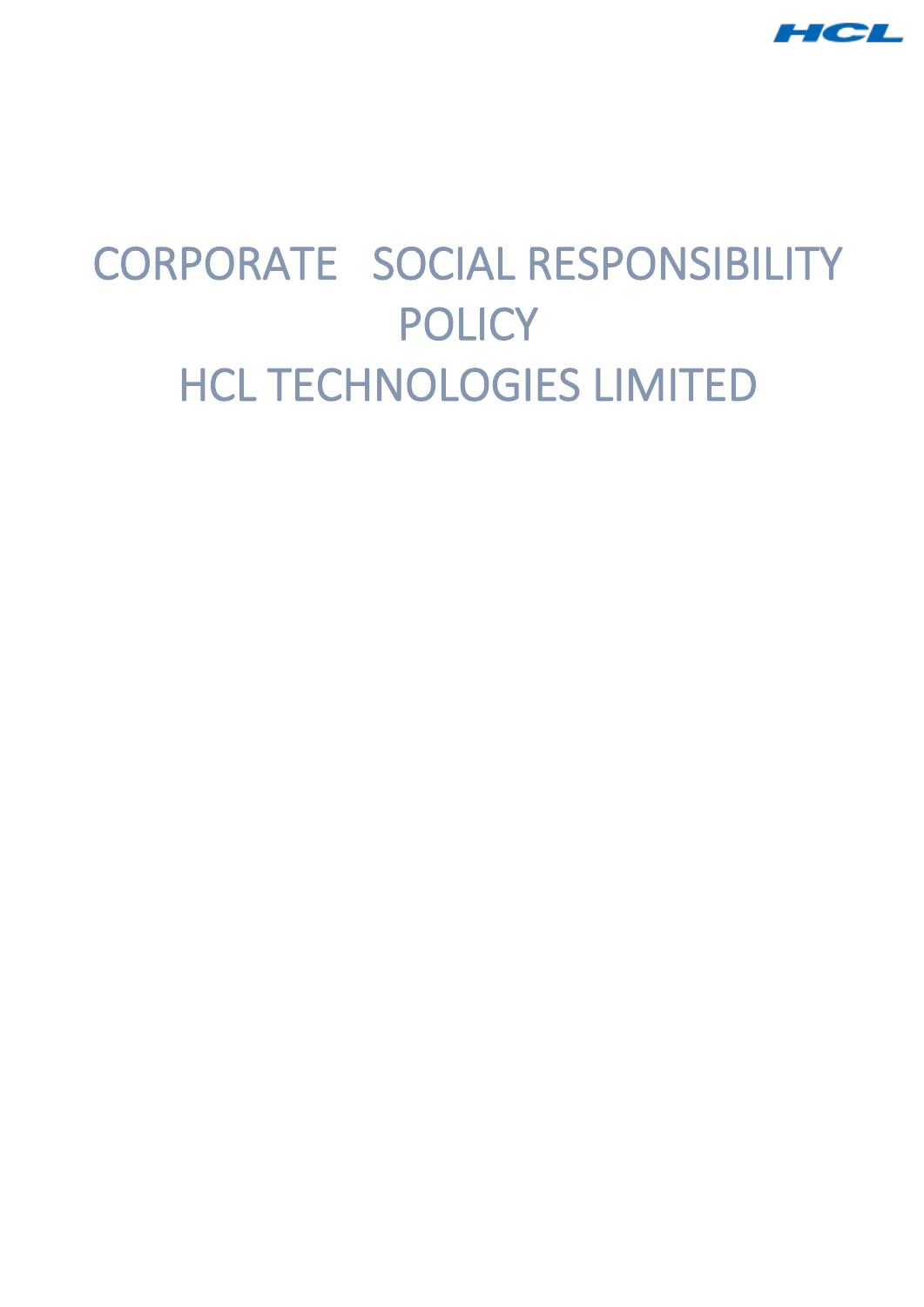# Revision History

| <b>Version</b> | <b>Description</b>                      | <b>Effective date</b> | <b>Approved by</b>        |
|----------------|-----------------------------------------|-----------------------|---------------------------|
| 1.0            | Adoption of the Corporate Social        | April 15, 2014        | <b>Board of Directors</b> |
|                | Responsibility Policy' pursuant to the  |                       |                           |
|                | Companies Act, 2013                     |                       |                           |
| 1.1            | This `Corporate Social Responsibility   | April 21-23, 2021     | <b>Board of Directors</b> |
|                | Policy' replaces the earlier `Corporate |                       |                           |
|                | Social Responsibility Policy'.          |                       |                           |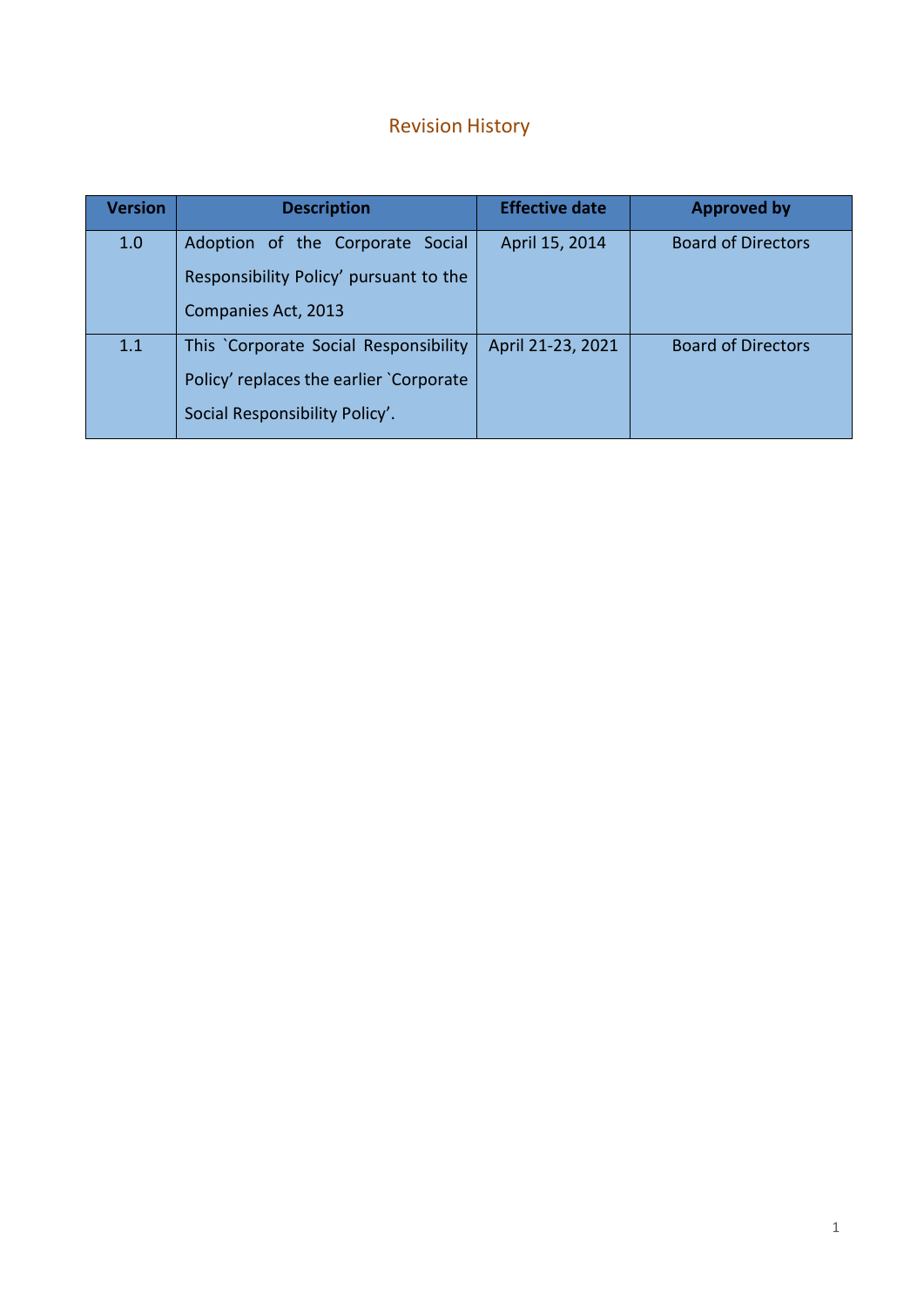#### **PREAMBLE**

HCL Technologies Limited ("HCL Technologies" or "HCLT" or the "Company") contributes progressively to the socio-economic and environmental advancement of the planet with 'Corporate Social Responsibility' ("CSR") at the very core of its existence.

Aligned to the Global Sustainable Development Goals ("SDGs"), it stands firmly against exploitation of all sentient beings and natural resources, and advocates relentlessly for conservation of our planet and respect for all lives.

A statement of intent, the CSR Policy of the Company (the "Policy") vividly lays out its progressive developmental agenda. More than just a compliance document, it binds us to the highest standards of environmental sustainability, and reaffirms our commitment to holistic integrated development, fueled by sustainable business practices.

Guided by the values of equity, dignity and equal opportunities, the ethos of 'giving back', in ways that matter, is enshrined in its culture. Through meaningful and strategic partnerships, it effectively leverages the 'power of many' to positively impact lives and spread smiles, thus making this world a better place, in all possible ways.

*In context of India, words and expressions used and not defined in this Policy but defined in the Companies Act, 2013 (the "Act") read with the Rules made thereunder, shall have the same meanings respectively assigned to them in the Act read with the Rules made thereunder.*

# **1. OBJECTIVES OF THE POLICY**

The Policy defines the intent, objectives and approach of the Company and lays down the guiding principles for selection, implementation, monitoring and evaluation of CSR activities as well as formulation of the Annual Action Plan, for ensuring growth and advancement of society and conservation of natural resources.

#### **2. ABOUT HCL TECHNOLOGIES LIMITED**

HCL Technologies Limited empowers global enterprises with technology for the next decade, today. The Company's Mode 1-2-3 strategy, based on its deep-domain industry expertise, client-centricity, and entrepreneurial culture of ideapreneurship™, enables businesses to transform into next-gen enterprises.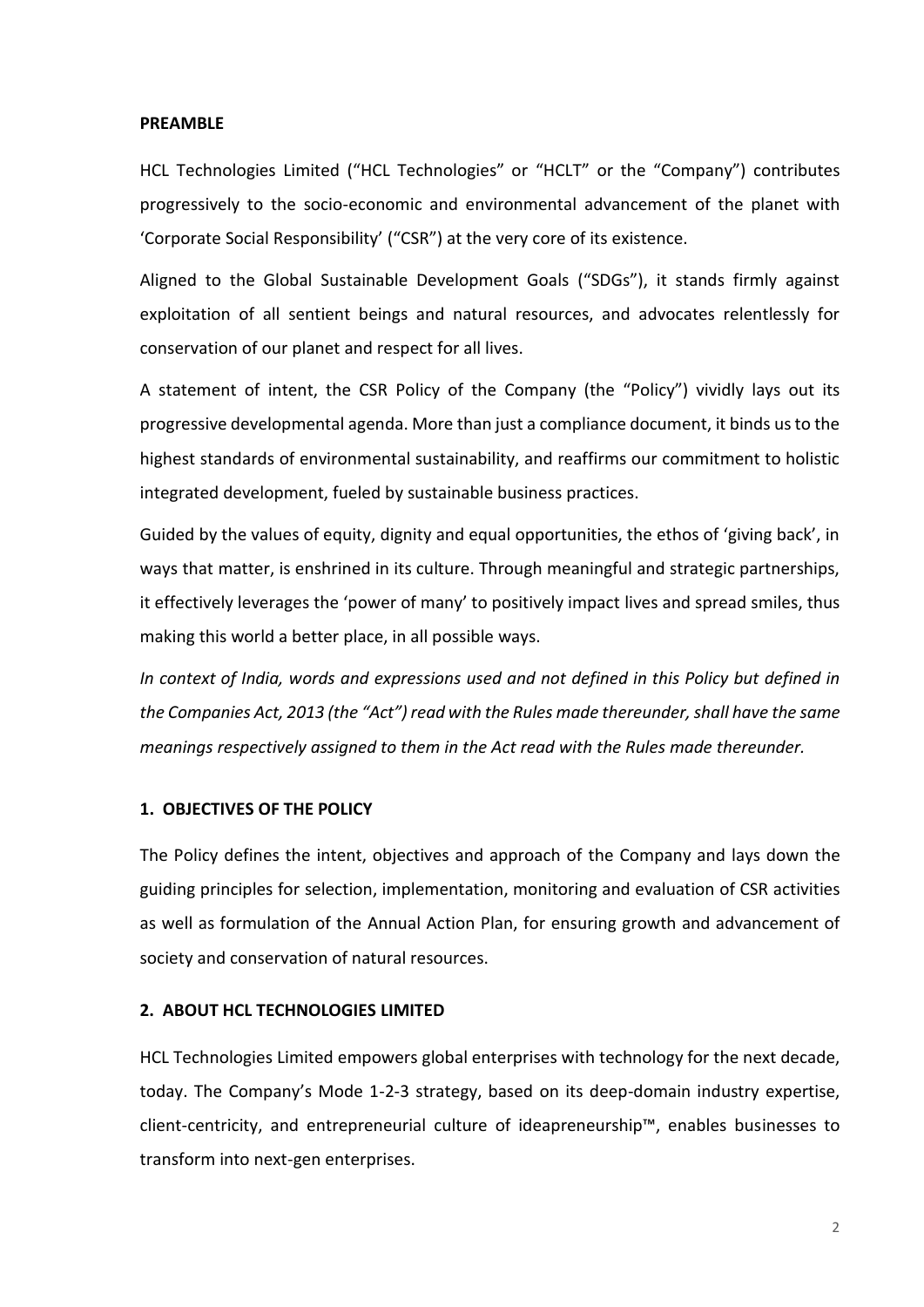The Company offers its services and products through three business units: IT and Business Services (ITBS), Engineering and R&D Services (ERS), and Products & Platforms (P&P). ITBS enables global enterprises to transform their businesses through offerings in the areas of applications, infrastructure, digital process operations, and next generation digital transformation solutions. ERS offers engineering services and solutions in all aspects of product development and platform engineering. P&P provides modernized software products to global clients for their technology and industry-specific requirements. Through its cuttingedge co-innovation labs, global delivery capabilities, and a broad global network, the Company delivers holistic services in various industry verticals, categorized as Financial Services, Manufacturing, Technology and Services, Telecom and Media, Retail and CPG, Life Sciences and Healthcare, and Public Services.

With presence across the globe, the Company takes pride in its diversity, social responsibility, sustainability, and education initiatives. For more information, visit [www.hcltech.com](http://www.hcltech.com/)

#### **3. CSR VISION & MISSION**

**VISION** – To be a 'source code' for socio-economic and environmental development.

**MISSION** – To nurture clean, green and healthy communities where everyone is empowered and equipped to reach their full potential in partnership with its employees, communities and stakeholders, while promoting volunteerism and establishing international standards of strategic planning, implementation and measuring impact.

#### **4. STRATEGY AND APPROACH – OUR 10 CSR COMMANDMENTS**

The Company's corporate conscience is defined by not just one, but many meaningful voices. Its business objectives converge with social purpose, establishing it as a responsible business where growth and welfare of communities, specially of those in the neighborhood, and the protection of the environment, forms the bedrock of all its endeavours. The Company invests in people, planet, partnerships, prosperity and peace agenda to meet the 17 SDGs.

True to its DNA, the Company believes in developing 'source codes'. Its approach is determined by the 10 'Cs' or the 10 Commandments that guide the CSR efforts. These 'secular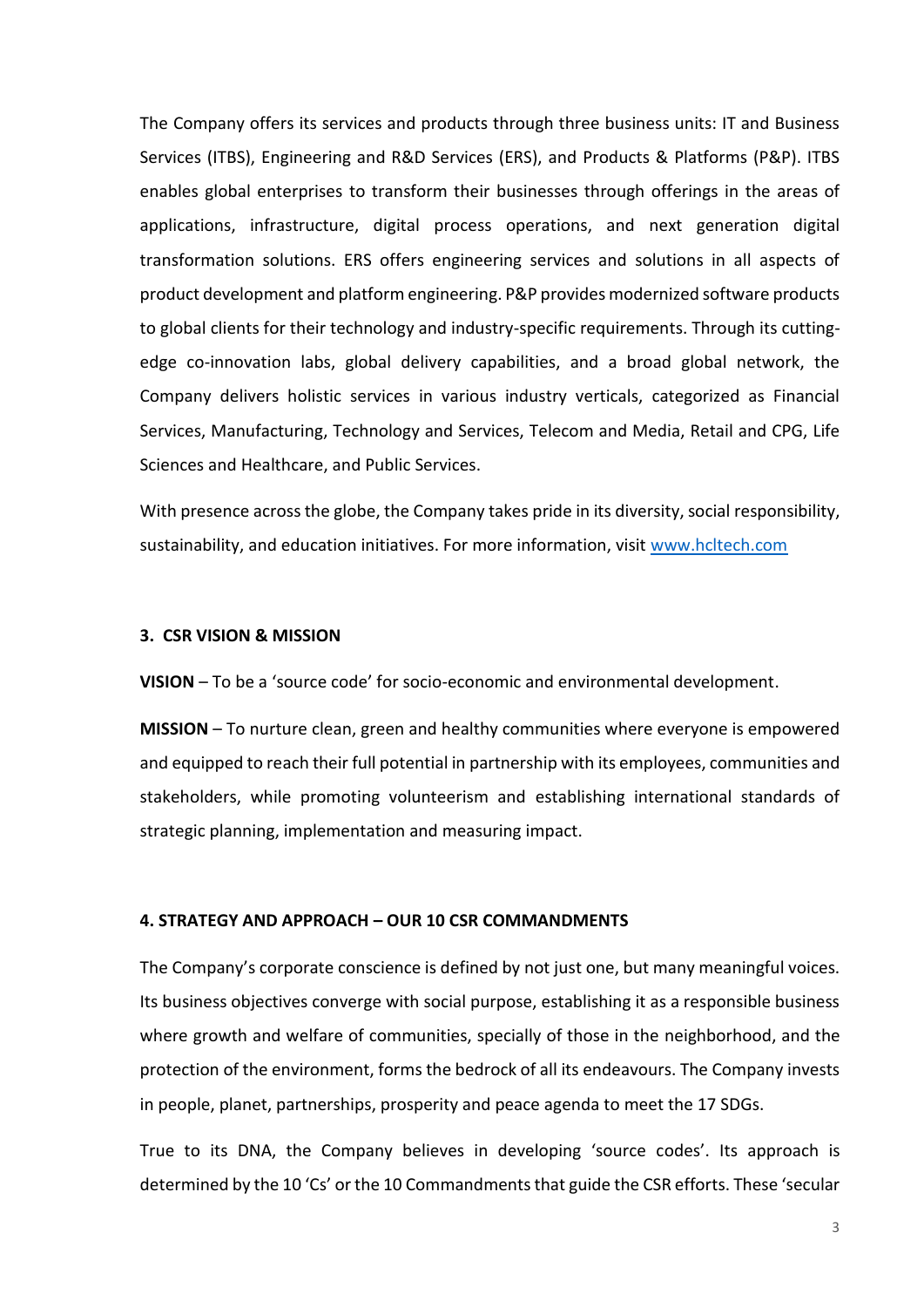inclusive approaches' are the lodestar, the blueprints for replication, helping scale endeavours to different geographies and populations.

- i. **CLARITY:** of thought, purpose and action. We design and implement impactful interventions to break the cycle of poverty in all its forms, be it social, economic, or environmental.
- ii. **CHOICE:** the power or liberty to choose. We are conscious of the individual's '*right to choice*' and offer a bouquet of innovative services, opening up multiple points of engagement.
- iii. **CATALYSE:** spark a path for self-determination. We are mindful of people's own agency and ability to effect change, and provide relevant opportunities for meaningful growth.
- iv. **CO-CREATE:** think and act together to drive progress. We blend the wisdom of communities with scientific rigor to seed and propel transformative change.
- v. **COMPREHENSIVE:** an ecosystem of well-being: Our interventions target areas critical for a person's development - health, education, sports, livelihoods and skilling, and the environment.
- vi. **CONTINUOUS:** Life cycle approach: We leverage the Integrated Community Development Approach (ICDA) impacting every stage of life.
- vii. **COMPASSION:** rooted in empathy and deep underlying concern for the well-being of people. Our programmes, interventions and strategies specifically target the unreached and ultra-poor.
- viii. **CONVERGENCE:** Unifying stakeholders. We bring our communities, customers, employees, non-profits and Government bodies together, leveraging the strength, experience and expertise of each stakeholder for greater good.
	- ix. **CREDIBILITY:** holding ourselves to exacting standards of transparency and governance, we are accountable to our employees, partners and communities.
	- x. **CAPITAL:** Going beyond the financial. We view capital as more than just finance. Creating safe spaces that energize and inspire, we actively build human, developmental and environmental capital.
		- Human Capital creating access to knowledge, technical know-how and an agency of skills that maximize human potential leading to empowered, selfsufficient, gender equal and inclusive communities;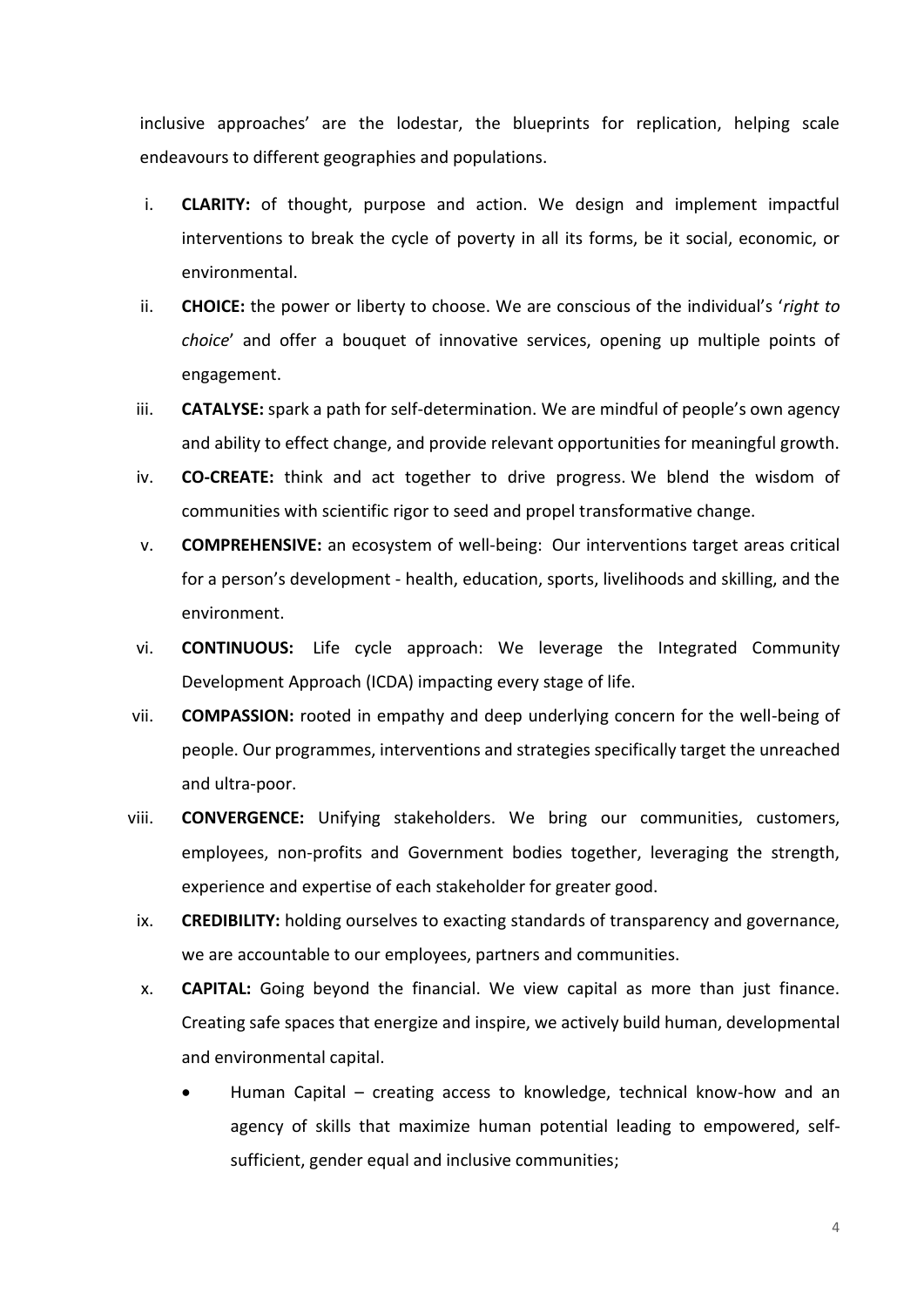- Developmental Capital enabling rich social networks, physical assets and institutional strength that nourish a culture of self-reliance and sustained growth;
- Environmental Capital investing in efficient and effective green solutions that nurture and conserve our planet. Fundamental to the approach is the recognition of technology as a force multiplier and its deployment as a key instrument of transformational change.

#### **5. HCL FOUNDATION**

To meet its goals, the Company drives its corporate social responsibility agenda through its CSR arm, HCL Foundation, a Public Charitable Trust.

Established in 2011, HCL Foundation's belief in the power of communities to lift themselves out of poverty and lead a life of dignity and self-respect lies at the heart of all its initiatives.

#### **5.1 KEY CSR STREAMS FOR HCL FOUNDATION**

HCL Foundation has been set up to take up programmes and projects as part of its CSR mandate which are aligned to the 17 SDGs and the national missions. The Company's CSR agenda is also aligned with Schedule VII of the Companies Act, 2013. All CSR initiatives are inclusive, gender transformative, with special attention to the ultra-poor, people with disabilities and environment conservation.

**EARLY CHILDHOOD CARE & DEVELOPMENT (ECCD):** We view ECCD as a powerful equalizer and work to ensure the holistic development of all children under 8 years of age. Our interventions provide stimulation and early childhood education, improve access to home and centre based quality care, and empower parents and caregivers.

**HEALTH**: Universal, equitable and comprehensive, well-being oriented health for all, which is accessible, available, affordable and acceptable, is vital to our health stream. Through strategic interventions, we disseminate critical information, break taboos, seed responsible health seeking behaviour, invest in health systems strengthening and provide services, when necessary.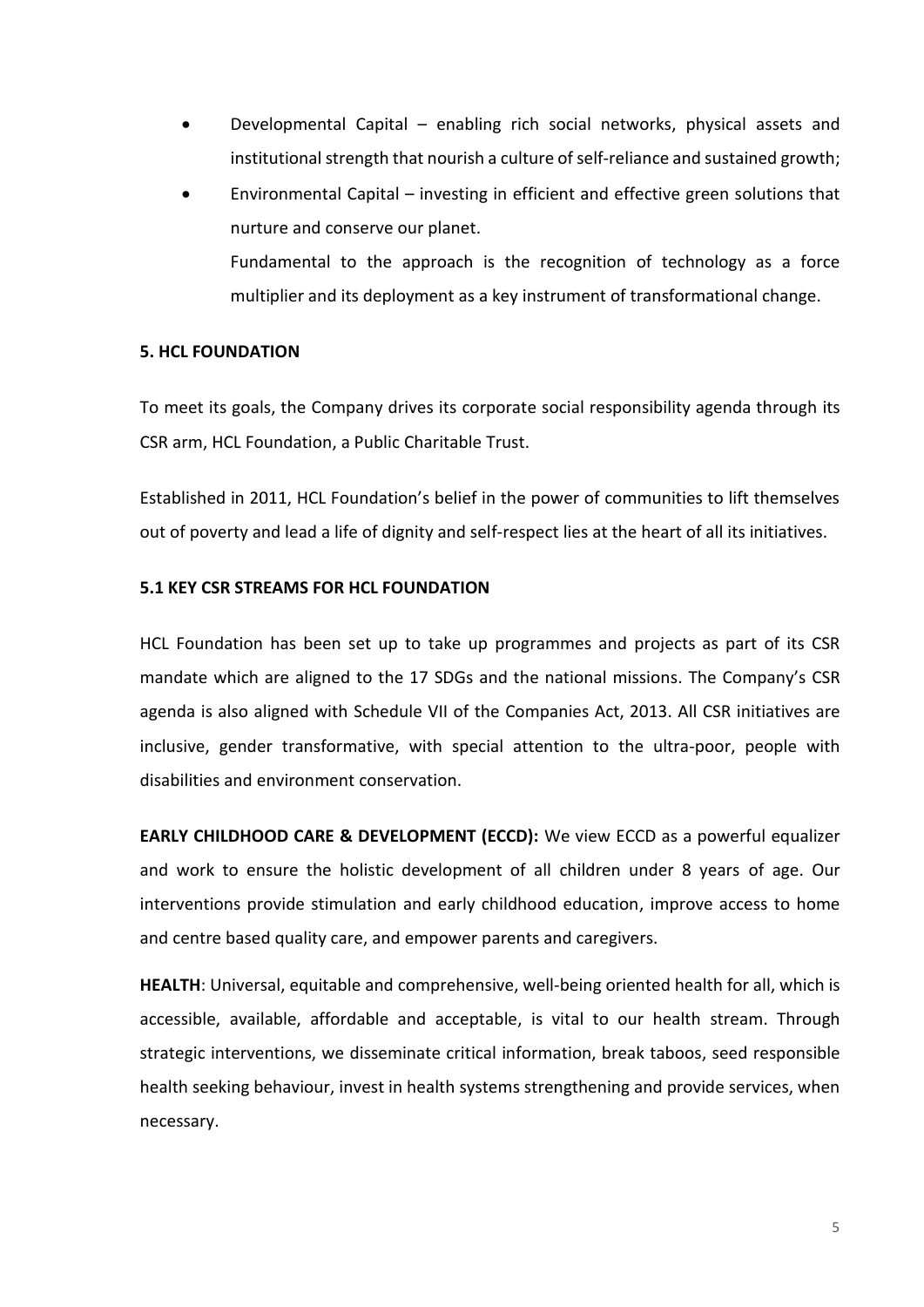**EDUCATION:** We facilitate quality education, nurture critical thinking and equip children and adults with 21st century life skills. Adopting strategic routes like sports, scholarships, remedial and bridging endeavours, strengthening of state systems, we create avenues of access. Leveraging innovative technology, we promote gender transformative and inclusive education.

**SKILL DEVELOPMENT & LIVELIHOOD:** Encompassing agriculture productivity improvement, skill development of youth and women, entrepreneurship development through microenterprises, and strengthening government systems, we facilitate sustainable livelihood opportunities. We actively impart career guidance, counselling, mentorship to our communities, and in deserving cases, invest in their venture through seed capital.

**WATER, SANITATION & HYGIENE (WASH):** We focus on equitable and adequate access to sanitation and safe drinking water with full community engagement and participation. This includes promotion of safe WASH practices in schools and communities, management of waste water, creation of proper drainage systems, safe disposal of solid and liquid waste.

**ENVIRONMENT:** We protect, conserve, restore, enhance indigenous biodiversity and promote clean energy solutions. Reviving flora and fauna, restoring water bodies, expanding green cover, conserving wildlife and increasing environmental awareness are critical priorities. Investing in infrastructure, we are establishing renewable energy-based ecosystems for local economic development.

**DISASTER RISK REDUCTION & RESPONSE:** Given the recurrent and unpredictable nature of disasters and humanitarian crisis, we are developing long term strategies, addressing all stages. From prevention – resilience building; to immediate relief - efficient distribution of essential goods and services; to rehabilitation - putting lives and nature back on track.

**GENDER & INCLUSION:** By identifying and challenging socio-economic and cultural barriers, we are building inclusive communities and institutions where everyone irrespective of gender, age, religion and beliefs, can access critical resources necessary for leading a fulfilling life.

*Child protective strategies, inclusion, gender transformative approaches and technology enabled solutions remain central in all initiatives of HCL Foundation.*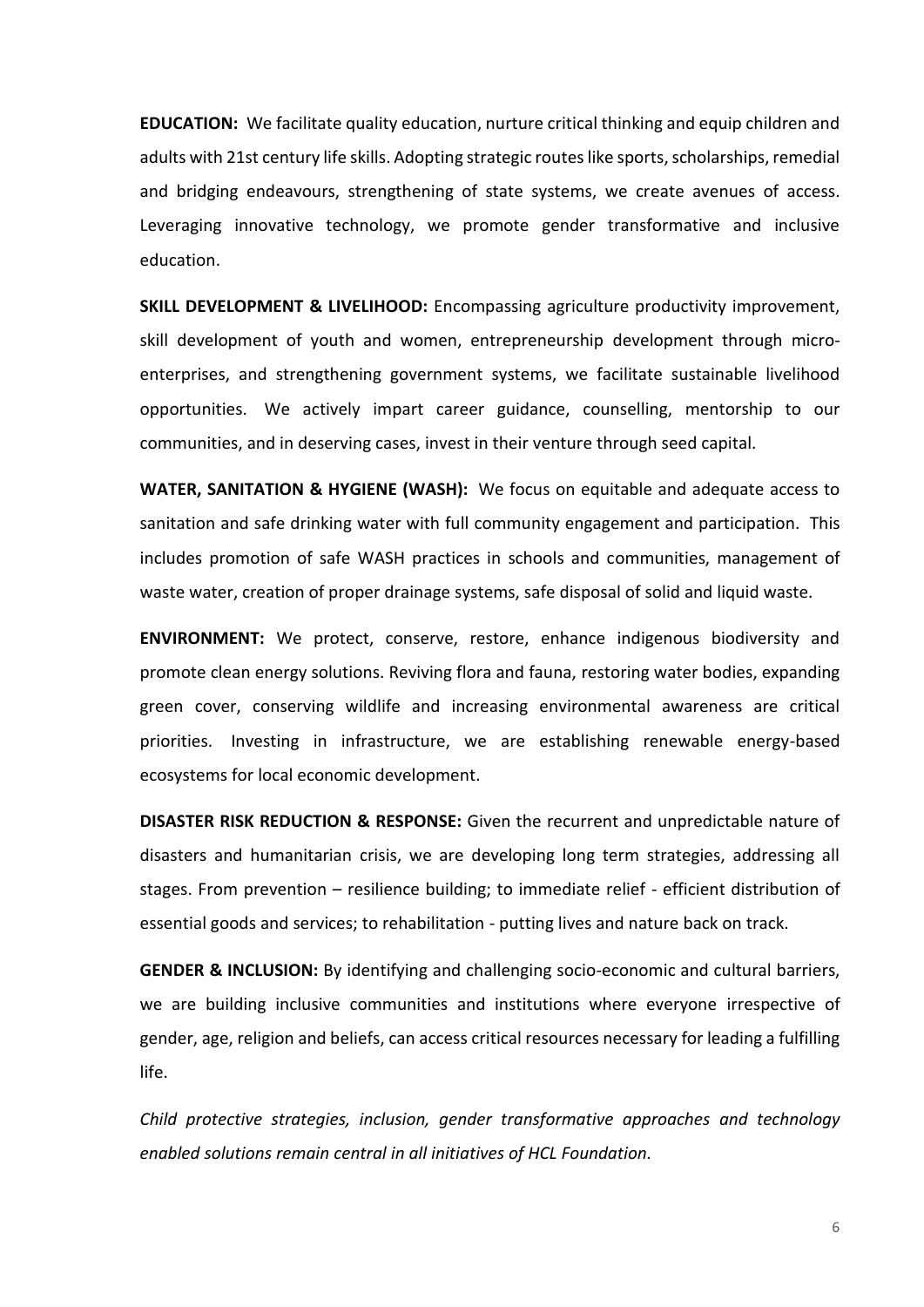#### **6. GOVERNANCE**

#### **6.1. GLOBAL**

Governance of CSR activities is taken up by the CSR Committee of the Board of the Company in a transparent, accountable, and robust manner both globally as well as locally for the concerned geography.

# **6.2. INDIA**

CSR activities are taken up PAN India as part of the CSR obligations of the Company.

# **6.2.1 Composition of CSR Committee:**

The CSR Committee of the Company has been constituted in accordance with the Act read with the Rules made thereunder.

# **6.2.2 Responsibilities of the CSR Committee:**

i. Formulate / amend and recommend to the Board of Directors of the Company:

- a) The CSR Policy of the Company.
- b) The Annual Action Plan in pursuance of the CSR Policy, which shall include:
- The list of CSR programmes or projects approved to be undertaken in areas or subjects specified in Schedule VII of the Act.
- The manner of execution of such programmes or projects.
- The modalities of utilization of funds and implementation schedules for the programmes or projects.
- Monitoring & Reporting mechanism for the programmes or projects; and
- Details of Need and Impact Assessment if any, for the programmes or projects.
- ii. Recommend the amount of expenditure to be incurred on CSR activities.
- iii. If the amount spent in a financial year is less than the statutory obligation, take note of the reasons for not spending the entire mandatory amount, and recommend to the Board on treatment of unspent amount as per the provisions of the Act and the Rules made thereunder.,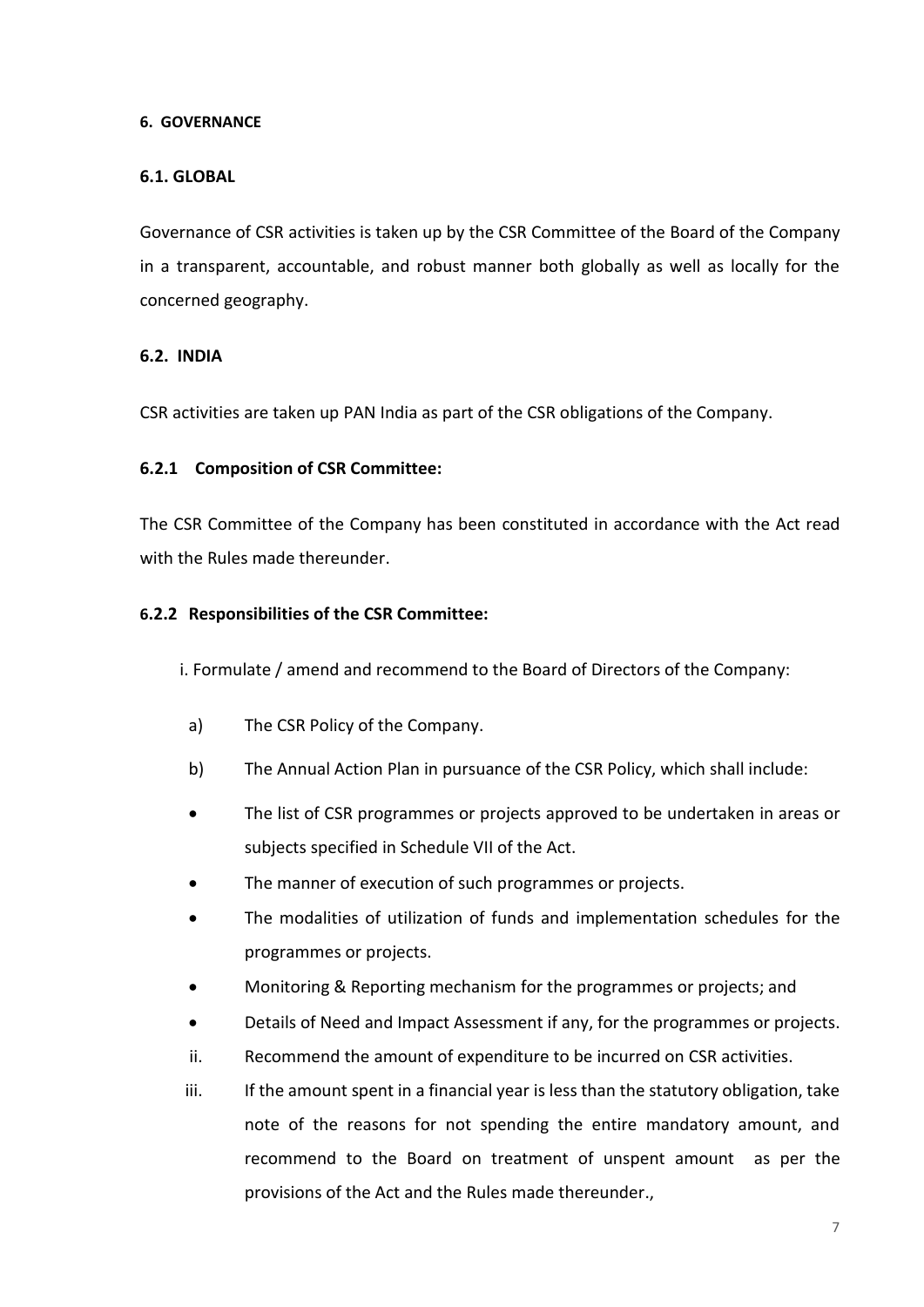- iv. In any financial year, if the CSR spend is in excess of the amount obligated in terms of the Act, recommend to the Board set-off of excess spent as per the provisions of the Act and the Rules made thereunder.
- v. Monitor the CSR Policy and the Annual Action Plan for the CSR activities of the Company from time to time.
- vi. Institute a transparent monitoring mechanism for implementation of CSR projects or programs or activities undertaken by the Company.
- vii. Review the need for Impact Assessment, if any, for the projects or programmes.

# **6.2.3 Responsibilities of the Board:**

- i. Approve the CSR Policy and any amendments thereof and the Annual Action Plan, on the basis of the recommendation of the CSR Committee.
- ii. Disclose the CSR Policy as per the requirements specified in the Act and the Rules framed thereunder.
- iii. Ensure that the CSR activities are undertaken by the Company as per the CSR Policy.
- iv. Ensure that the Company spends the amount indicated in the Act and the Rules framed thereunder in every financial year in pursuance of its CSR Policy.
- v. If the amount spent in a financial year is less than the statutory obligation, take note of the reasons for not spending the entire mandatory amount, and ensure that the unspent amount is treated as per the provisions of the Act and the Rules made thereunder.
- vi. In any financial year, if the CSR spend is in excess of the amount obligated in terms of the Act, set-off of excess spent as per the provisions of the Act and the Rules made thereunder.
- vii. Ensure that the CSR funds disbursed have been utilized for the purposes and in the manner as approved and obtain a certificate from the Chief Financial Officer of the Company to its effect.
- viii. Alter the Annual Action Plan at any time, if required, during the financial year based on reasonable justification and on the recommendation of the CSR Committee.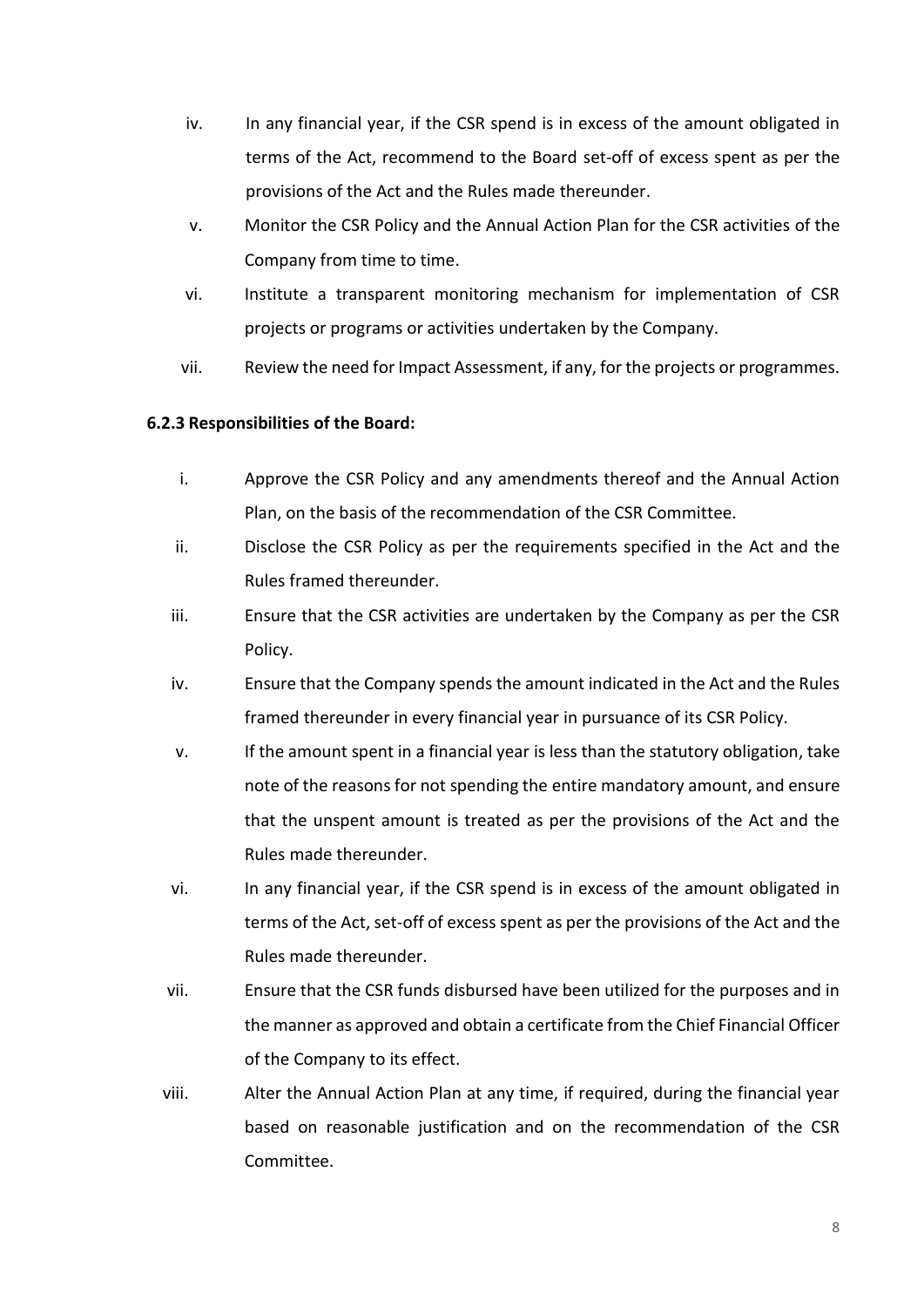- ix. Monitor the implementation of projects with reference to the approved timelines and year-wise allocation as per the provisions of the Act and the Rules.
- x. Ensure that the Company undertakes impact assessment of the programmes or projects as per the provisions of the Act read with the Rules made thereunder and take note of the impact assessment reports, if any, undertaken by the Company.

# **7. IMPLEMENTATION**

- **7.1. GLOBAL:** The Company shall comply with local CSR Policy frameworks, if any, for Geographies outside India.
- **7.2. INDIA:** The Company shall implement the CSR activities in consonance with the Act, Rules, as may be applicable.

The Company shall take up CSR activities in India primarily through HCL Foundation, which may implement the CSR programmes/projects of the Company either on its own or it may engage other registered Public Trust(s)/ registered Society(ies) / Company(ies) incorporated under Section 8 of the Act/ Government Departments / Schemes or any other suitable implementing organization/agency eligible to undertake CSR activities in compliance with the Act, and the Rules made thereunder.

The Company may also take up any direct CSR activity(ies) as may be decided by the Company's Board of Directors.

The Company may also explore possibilities for collaborating with other Corporate / National / Multi-lateral / Bi-lateral / International Agencies in order to synergise its efforts and maximize financial resources as well as outcomes and impact., subject to the approval of the CSR Committee.

#### **7.2.1.1 FINANCIALS**

i. The Company shall spend the amount indicated in the Act and the Rules to fulfill its CSR objectives. Any short / excess spent shall be treated as per the provisions of the Act.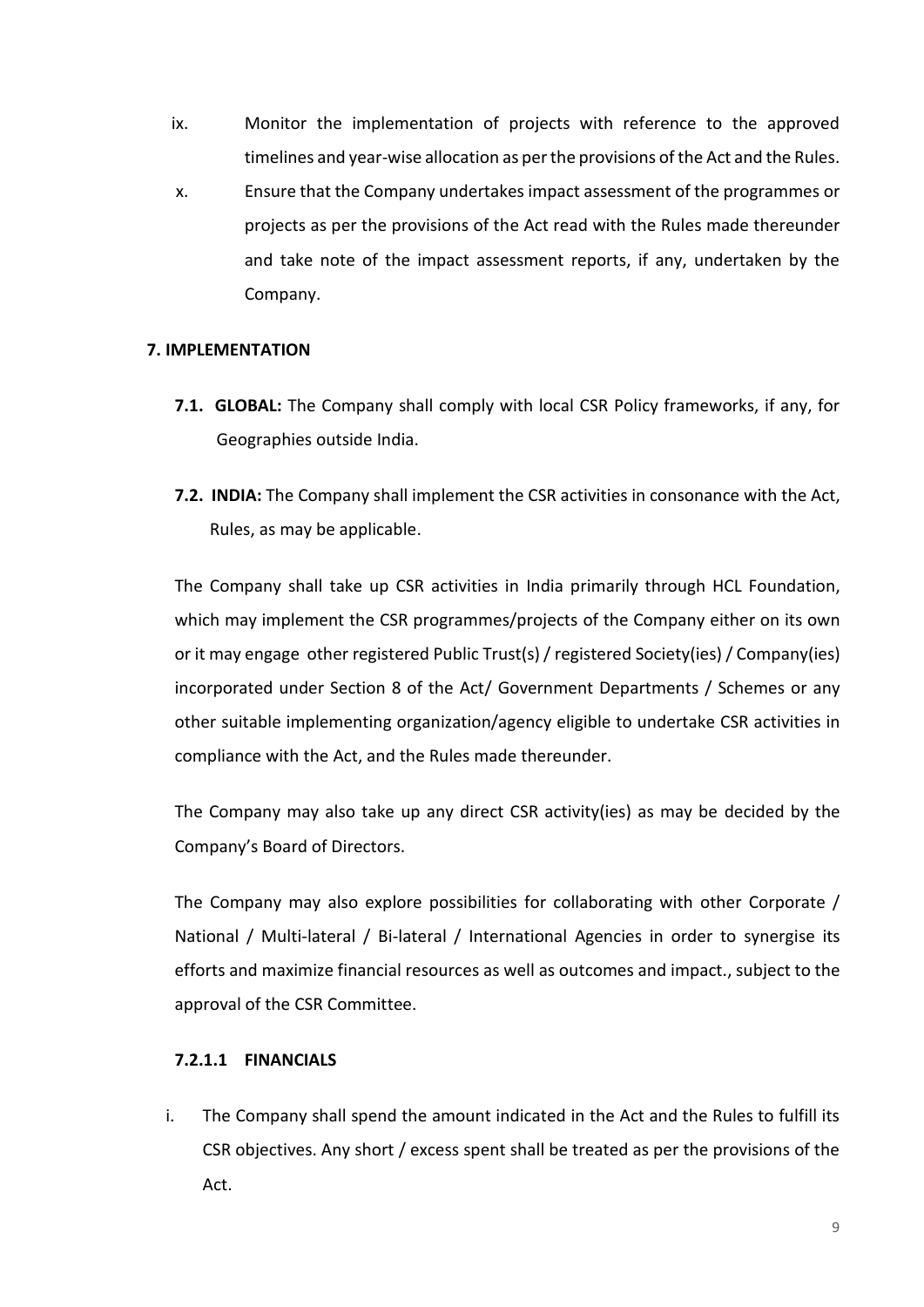- ii. Programmes/projects shall be identified, and budgets shall be allocated for such activities through a process incorporating identification of suitable implementation agencies, need assessment (where required) and clear outlining of desired outcomes.
- iii. In the event the Company makes any surplus from its CSR programmes/projects, the same shall not form part of the business profit and shall be treated in the manner as mentioned in the Act and the Rules made thereunder.
- iv. Salary of staff engaged in CSR activities may be included in the CSR expenditure.
- v. CSR expenditure of the Company may include creation or acquisition of capital assets which shall be held by HCL Foundation/beneficiaries/Public Authority.
- vi. Expenditure towards need and impact assessment of CSR programmes/ projects shall be booked as per the limits prescribed in the Act and the Rules.
- vii. Administrative overheads shall not exceed the limits prescribed in the Act and the Rules for a financial year.

# **7.2.2. QUALIFICATIONS AND EXCLUSIONS**

- i. Activities undertaken in pursuance of normal course of business of the Company shall not be considered as CSR activity.
- ii. Contributions of any amount directly or indirectly to any political party shall not be considered as CSR activity.
- iii. Only those CSR activities, programmes or projects that are undertaken in India shall qualify as CSR activities except activities undertaken for training of Indian sports personnel representing any State or Union Territory at National level or representing India at International level.
- iv. Activities, programmes or projects that benefit only the employees of the Company shall not be considered as CSR activity.
- v. One-off events such as marathons/ awards/ charitable contributions/ advertisements/ sponsorships of TV programmes etc., shall not be considered as CSR activity.
- vi. Expenses incurred for fulfilling the requirements of any other statute under any law in force shall not be counted as CSR expenditure.
- vii. Activities on sponsorship basis for marketing purpose shall not be considered as CSR activities.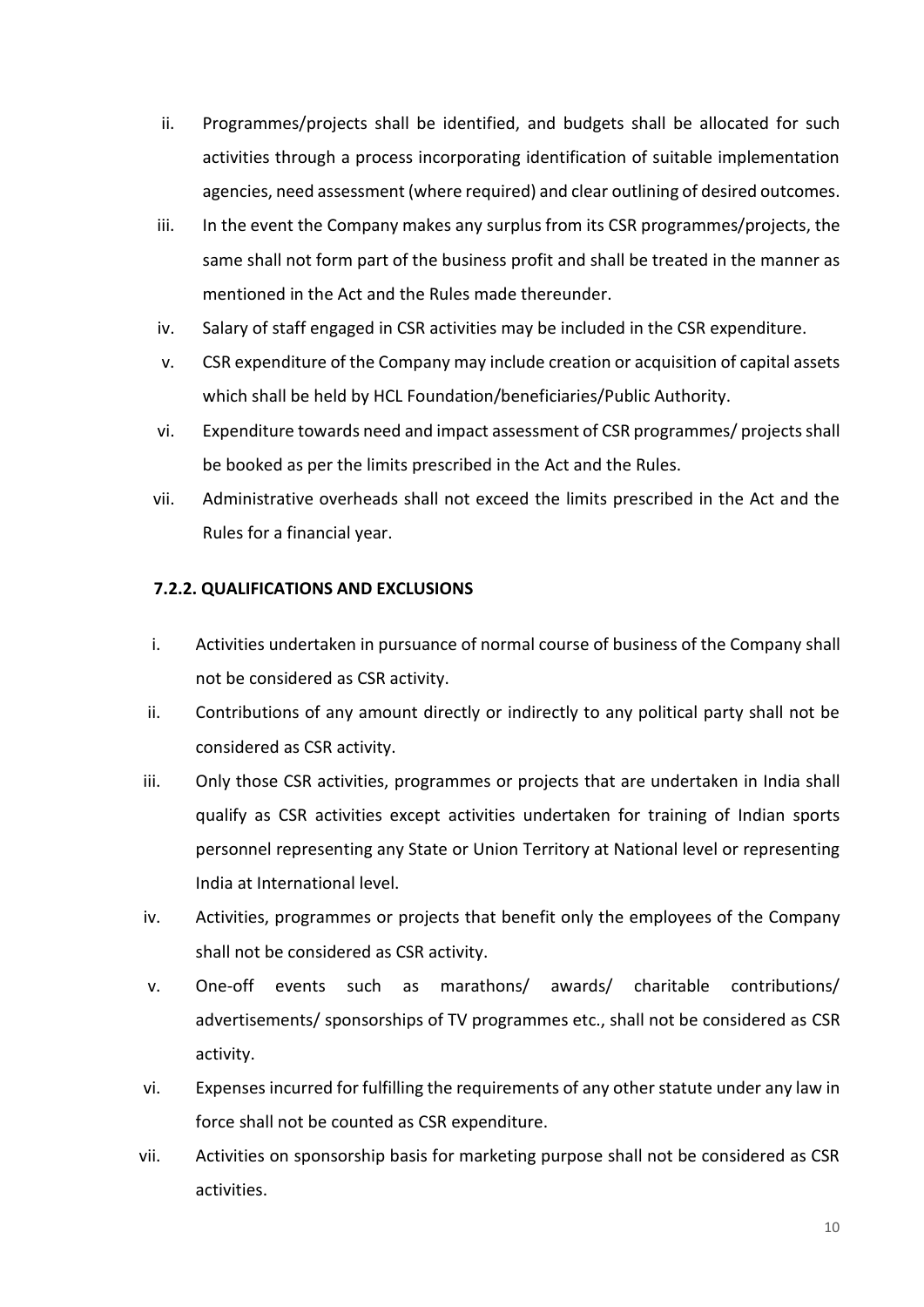#### **7.2.3. CSR ACTIVITIES, PRORAMMES AND PROJECTS**

The CSR activities, programmes and projects that will be undertaken by the Company shall be those as may be recommended by the CSR Committee and approved by the Board of the Company.

The CSR Committee will approve the undertaking of such activities and programmes/projects as are covered under the following areas as set out in Schedule VII of the Act and any complementing activities:

- i. Eradicating hunger, poverty and malnutrition, promoting health care including preventive health care and sanitation including contribution to the Swach Bharat Kosh set-up by the Central Government for the promotion of sanitation] and making available safe drinking water.
- ii. Promoting education, including special education and employment enhancing vocation skills especially among children, women, elderly and the differently abled and livelihood enhancement projects.
- iii. Promoting gender equality, empowering women, setting up homes and hostels for women and orphans; setting up old age homes, day care centres and such other facilities for senior citizens and measures for reducing inequalities faced by socially and economically backward groups.
- iv. Ensuring environmental sustainability, ecological balance, protection of flora and fauna, animal welfare, agroforestry, conservation of natural resources and maintaining quality of soil, air and water including contribution to the Clean Ganga Fund set-up by the Central Government for rejuvenation of river Ganga.
- v. Protection of national heritage, art and culture including restoration of buildings and sites of historical importance and works of art; setting up public libraries; promotion and development of traditional art and handicrafts.
- vi. Measures for the benefit of armed forces veterans, war widows and their dependents, Central Armed Police Forces (CAPF) and Central Para Military Forces (CPMF) veterans, and their dependents including widows.
- vii. Training to promote rural sports, nationally recognized sports, Paralympic sports and Olympic sports.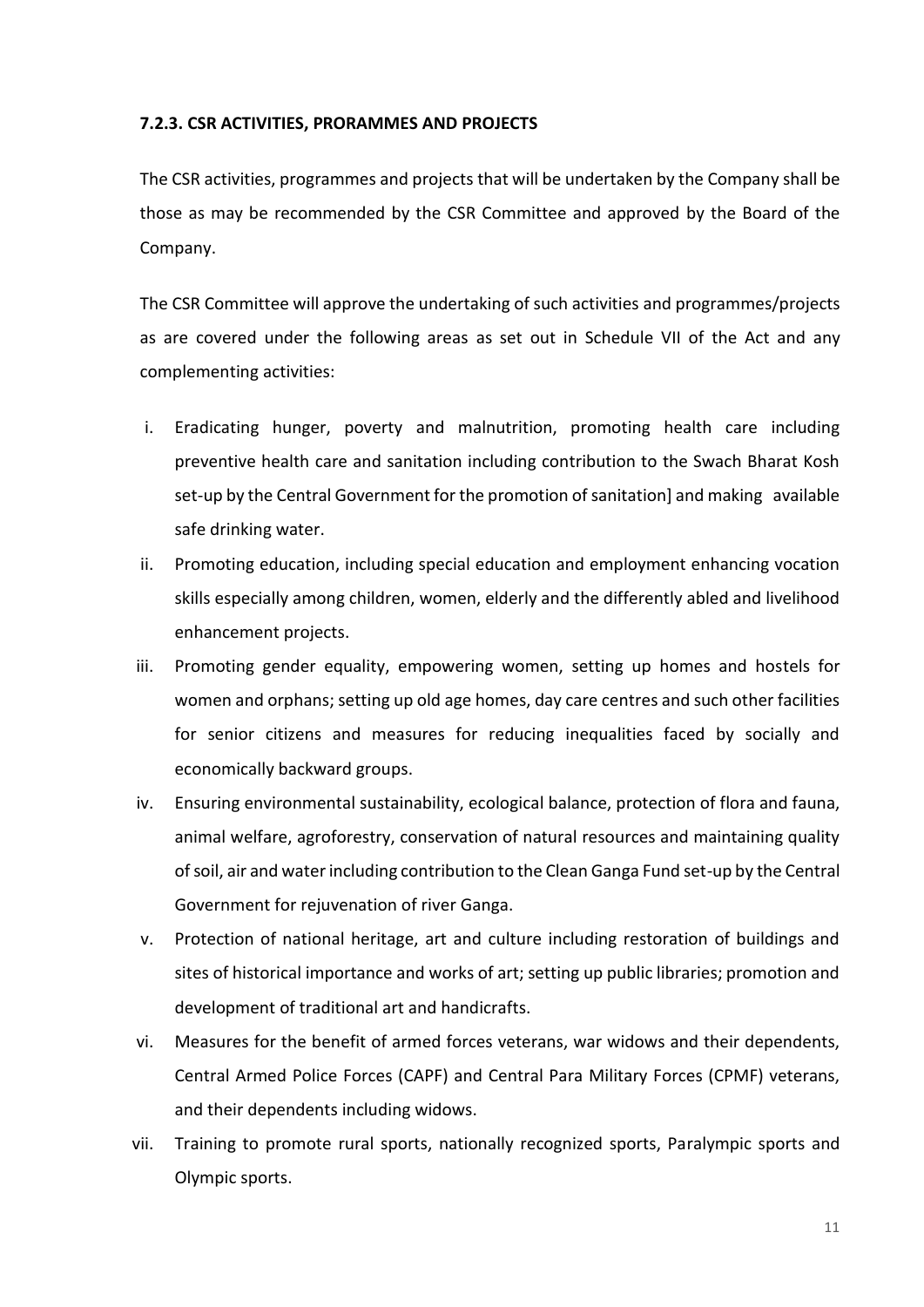- viii. Contribution to the prime minister's national relief fund or Prime Minister's Citizen Assistance and Relief in Emergency Situations Fund (PM CARES Fund) or any other fund set up by the central govt. for socio economic development and relief and welfare of the schedule caste, tribes, other backward classes, minorities and women.
- ix. (a) Contribution to incubators or research and development projects in the field of science, technology, engineering and medicine, funded by the Central Government or State Government or Public Sector Undertaking or any agency of the Central Government or State Government; and (b) Contributions to public funded Universities; Indian Institute of Technology (IITs); National Laboratories and autonomous bodies established under Department of Atomic Energy (DAE); Department of Biotechnology (DBT); Department of Science and Technology (DST); Department of Pharmaceuticals; Ministry of Ayurveda, Yoga and Naturopathy, Unani, Siddha and Homoeopathy (AYUSH); Ministry of Electronics and Information Technology and other bodies, namely Defense Research and Development Organisation (DRDO); Indian Council of Agricultural Research (ICAR); Indian Council of Medical Research (ICMR) and Council of Scientific and Industrial Research (CSIR), engaged in conducting research in science, technology, engineering and medicine aimed at promoting Sustainable Development Goals (SDGs).
- x. Rural development projects
- xi. Slum area development.
- xii. Disaster management, including relief, rehabilitation and reconstruction activities.
- xiii. All such other activities and programmes/projects as may be added in Schedule VII of the Act or otherwise allowed by the Ministry of Corporate Affairs from time to time.

In accordance with Ministry of Corporate Affairs Circular dated 18.06.2014, the entries in the said Schedule VII above shall be interpreted liberally so as to capture the essence of the subjects enumerated in the said Schedule.

# **7.2.4 GUIDING PRINCIPLES FOR SELECTION IMPLEMENTATION, MONITORING & EVALUATION OF CSR ACTIVITIES**

- **a) Selection:** 
	- i. The Company and/or HCL Foundation will receive proposals for PAN India implementation based on need assessment (wherever applicable) through well-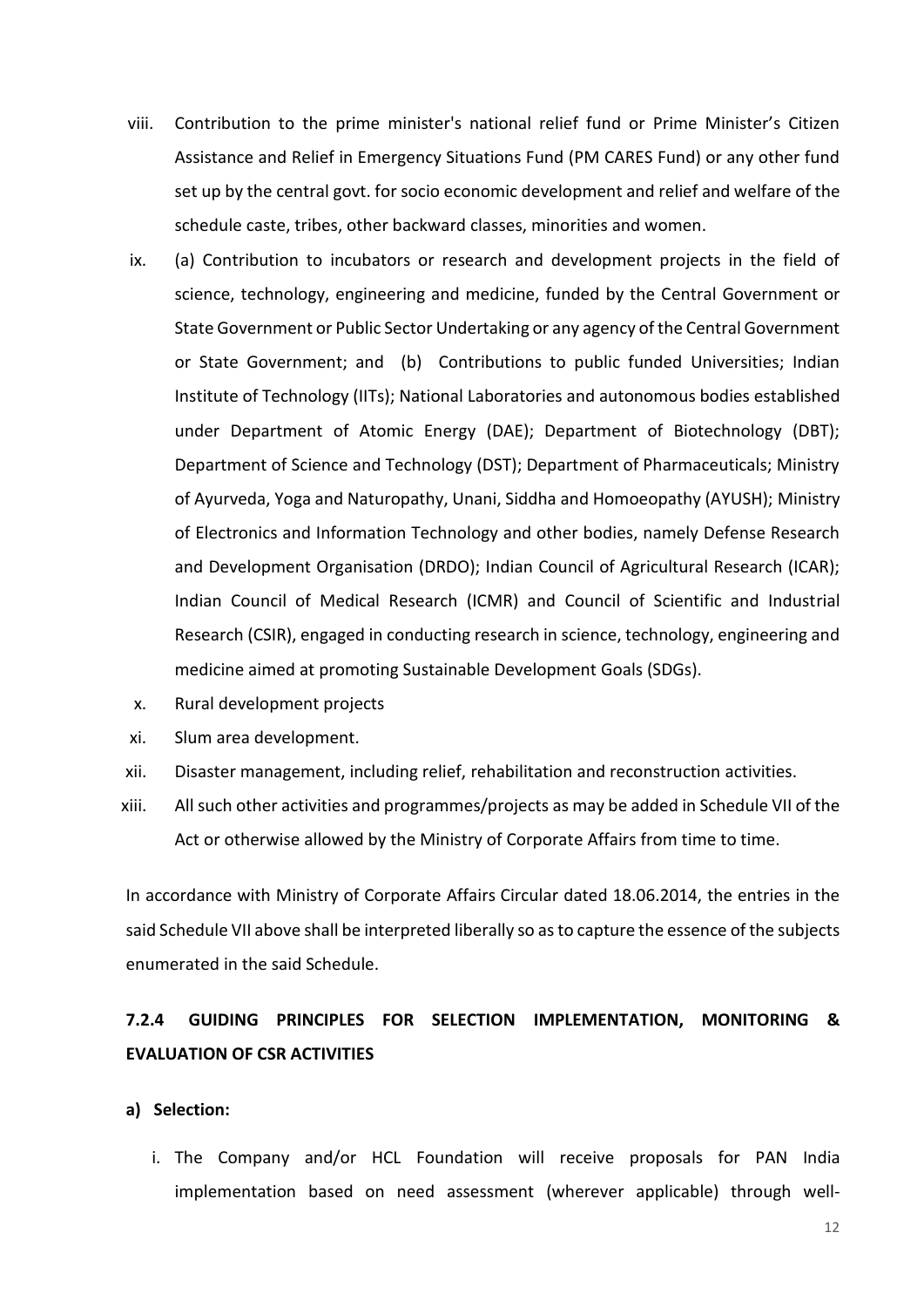publicized RFPs (Request for Proposals) for funding projects during the Financial Year. Proposals may also be received from Government Departments / Agencies in larger public interest.

- ii. CSR programme/project proposals shall include:
	- o Need Assessment, Baseline Survey where required.
	- o Enumeration of end goals/outcomes/Impact/theory of change.
	- o Specification of start date and end date.
	- o Allocation of budget.
	- o Clear identification of beneficiaries.
	- o Clear identification of milestones for the complete duration of the programme/project.
- iii. HCL Foundation's panel of experts shall transparently evaluate proposals received and projects and partners will be prioritized for approval by assessing their potential for sustainability, scale and impact. Opportunities for complementing / supplementing Government initiatives / programmes/projects will be explored. However, funds will not be deposited in Government accounts except where the Act/Rules clearly specify such requirement.
- iv. The Company may engage international organisations for designing, monitoring and evaluation of the CSR programmes or projects, as well as for capacity building of its own personnel for CSR.
- v. Agreements shall be signed with implementing agencies qualified to undertake CSR activities under The Act / Government Departments / Agencies for each approved project clearly outlining deliverables, timelines, and budget.

#### **b) Implementation, monitoring & evaluation:**

i. A progress report on periodic basis of all programmes and projects shall be provided to the Board by the CSR Committee.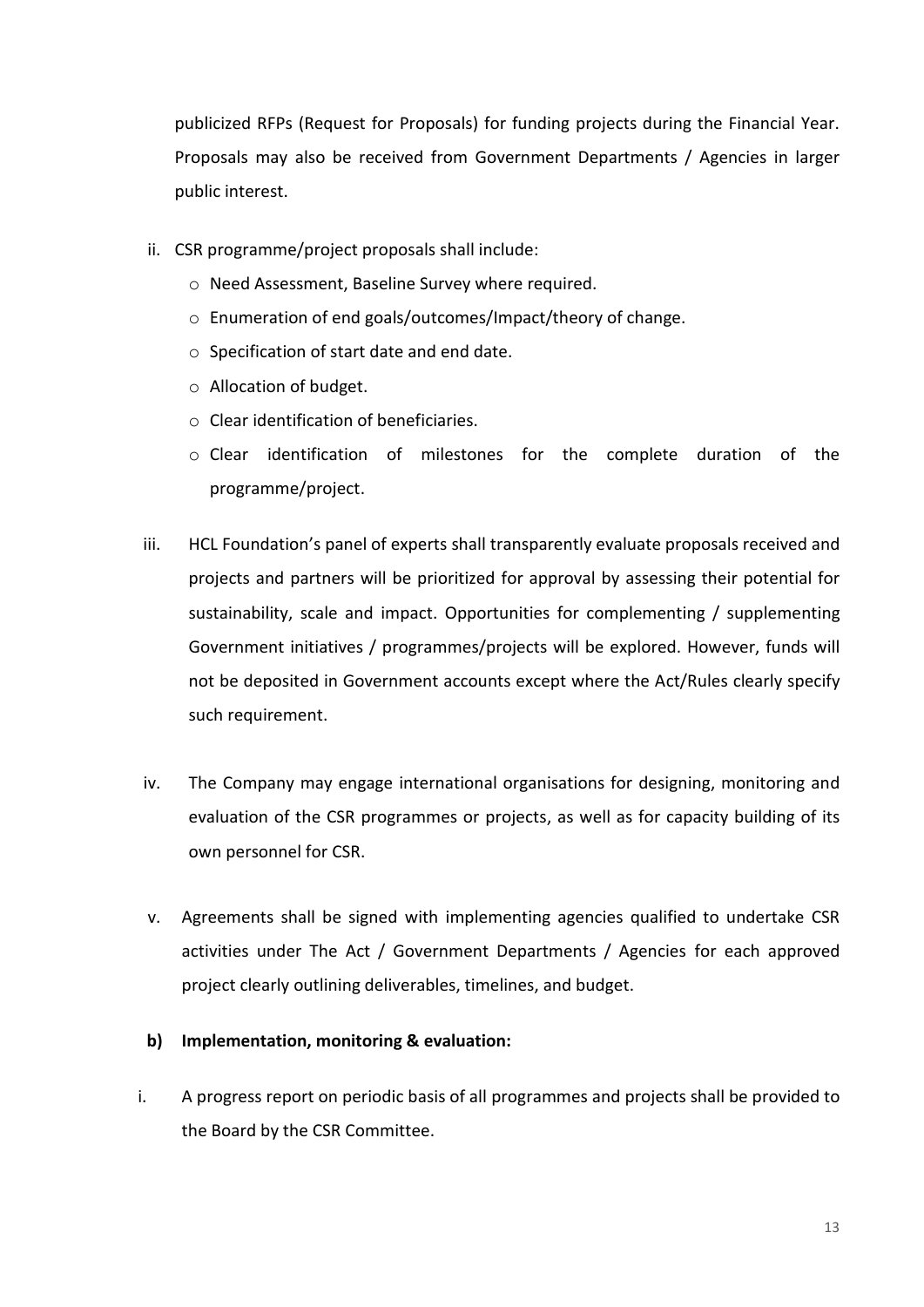- ii. HCL Foundation shall report progress of all programmes and projects to the CSR Committee.
- iii. A comprehensive monitoring mechanism will be devised by the Company to ensure that the CSR process functions as mandated by the Act and the Rules, ensuring that all programmes/projects are duly implemented within stated timelines and budget. This will be done based on the following:
	- a. Installation of an MIS that shall work to ensure a firm check on spends and the actual implementation of activities as planned.
	- b. Release of CSR funds only against verified utilizations.
- iv. The monitoring system devised by the Company will include:
	- a. Regular field visits to programme/project sites by designated staff/teams.
	- b. Comprehensive documentation /compilation of field reports, including picture and video-based monitoring. E-monitoring systems will also be in place.
	- c. Regular interaction with beneficiary communities to obtain feedback.
	- d. Monitoring of timely fund utilization to ensure that programmes/projects as budgeted are being carried out, and
	- e. Any other activity that the CSR Committee may deem necessary in the larger interest of its CSR initiatives.
- v. Concurrent and final evaluation of CSR programmes and projects shall be undertaken by the Company.

#### **7.2.5 IMPACT ASSESSMENT**

The Company shall perform Impact Assessments of its CSR projects as provided in the Act read with the Rules made thereunder, by one or more independent agencies identified through a transparent, accountable process.

#### **7.2.6 DOCUMENTATION**

The Company shall undertake comprehensive compilation of programmes and projects in Digital Formats, Audio / Video Recording, Social Media, Printed Material etc.